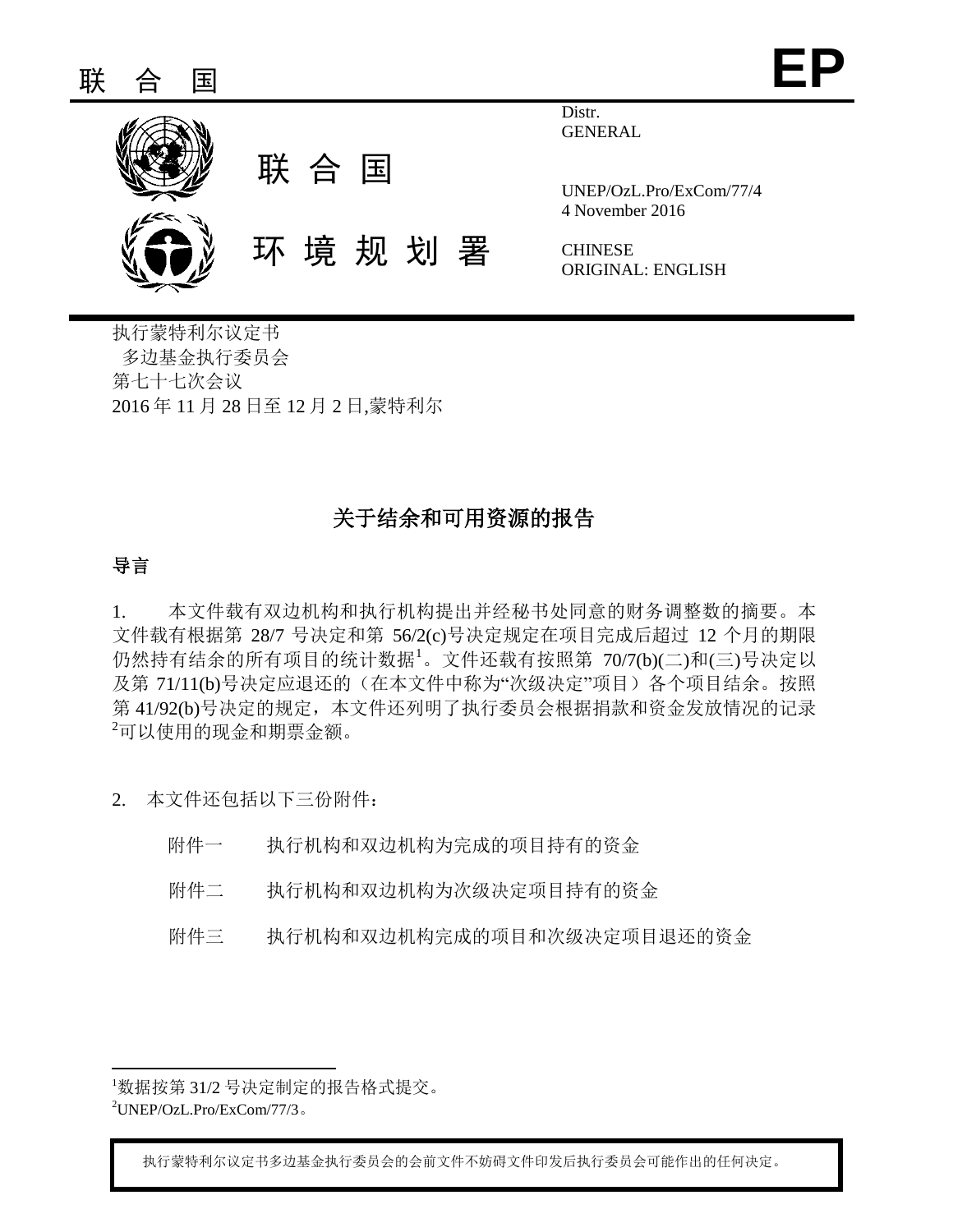## 有待退还的资金

3. 完成的项目和次级决定项目应退还第七十七次会议的资金总额为 929,737 美元 (即双边机构 66,266 美元和执行机构 863,471 美元)。附件一和二载有双边机构和执 行机构拖延发放承付款或退还不承付款额的理由。

## 执行机构应退还第七十七次会议的资金

4. 如表 1 所示, 执行机构完成的项目和次级决定项目应退还的资金总额为 863.471 美元。

| 4X 1:             | ⊔八云以Hリ火並(犬ノ⊔ノ |         |         |  |  |  |  |  |  |  |  |
|-------------------|---------------|---------|---------|--|--|--|--|--|--|--|--|
| 机构                | 项目            | 机构支助费用  | 共计      |  |  |  |  |  |  |  |  |
| 开发计划署3            | 244,115       | 18,478  | 262,593 |  |  |  |  |  |  |  |  |
| 环境规划署4            | 126,301       | 17,643  | 143,944 |  |  |  |  |  |  |  |  |
|                   |               |         |         |  |  |  |  |  |  |  |  |
| 工发组织"             | 42,829        | 2,664   |         |  |  |  |  |  |  |  |  |
|                   |               |         | 45,493  |  |  |  |  |  |  |  |  |
| 世界银行 <sup>6</sup> | 0             | 411,441 |         |  |  |  |  |  |  |  |  |
|                   |               |         | 411,441 |  |  |  |  |  |  |  |  |
| 共计                | 413,245       | 450,226 | 863,471 |  |  |  |  |  |  |  |  |

表 **1**:执行机构应退还第七十七次会议的资金**(**美元)

5. 表 2 列明有结余的已完成项目和次级决定项目的信息,但其结余仍由执行机构 持有。

## 表 **2.** 项目完成年份执行机构仍持有的结余(不包括机构支助费用)

| 完成年度     |              | 开发计划署        |                | 环境规划署   |               | 工发组织    |          | 世界银行             |    | 共计      |
|----------|--------------|--------------|----------------|---------|---------------|---------|----------|------------------|----|---------|
|          | 数目           | (美元)         | 数目             | (美元)    | 数目            | (美元)    | 数目       | (美元)             | 数目 | (美元)    |
|          | 完成项目已超过2年    |              |                |         |               |         |          |                  |    |         |
| 2013年    |              |              | 6              | 90,035  |               | 137,311 |          |                  | 7  | 227,346 |
| 2014年1月  |              |              | 3              | 48,783  |               |         |          |                  | 3  | 48,783  |
| 1日至10月   |              |              |                |         |               |         |          |                  |    |         |
| 31日      |              |              |                |         |               |         |          |                  |    |         |
| 小计       | $\mathbf{0}$ | $\mathbf{0}$ | 9              | 138,818 | 1             | 137,311 | $\bf{0}$ | $\boldsymbol{0}$ | 10 | 276,129 |
| 完成项目不到两年 |              |              |                |         |               |         |          |                  |    |         |
| 2014年11月 |              |              | $\overline{4}$ | 226,537 | $\mathcal{R}$ | 17,295  |          |                  |    | 243,382 |
| 1日至 2014 |              |              |                |         |               |         |          |                  |    |         |
| 年12月31   |              |              |                |         |               |         |          |                  |    |         |
| 旧        |              |              |                |         |               |         |          |                  |    |         |

<sup>3</sup> 包括开发计划署为 MLI/PHA/63/INV/30 号项目向第七十五次会议错误退还的项目费用 9,429 美元和机 构支出费用 707 美元的调整数。

<sup>4</sup> 包括环境规划署为 2012 年 GLO/SEV/65/TAS/313 号履约协助方案项目错误退还的项目费用 25,677 美元 和机构支助费用 2,054 美元的调整数,和依照第 75/58(b)号决定, 为朝鲜民主主义人民共和国氟氯烃淘 汰管理计划第一阶段退还的 33,197 美元和机构支助费用 4,316 美元。

l

包括依照第 75/58(b)号决定,为朝鲜民主主义人民共和国氟氯烃淘汰管理计划第一阶段退还的 33,197 美 元和机构支助费用 2,988 美元。

<sup>5</sup> 包括为 BHE/PHA/52/INV/22 号项目向第七十四次会议错误退还的机构支出费用 252 美元的退款。

<sup>6</sup> 退还 2015 年核心单位费用 411,441 美元。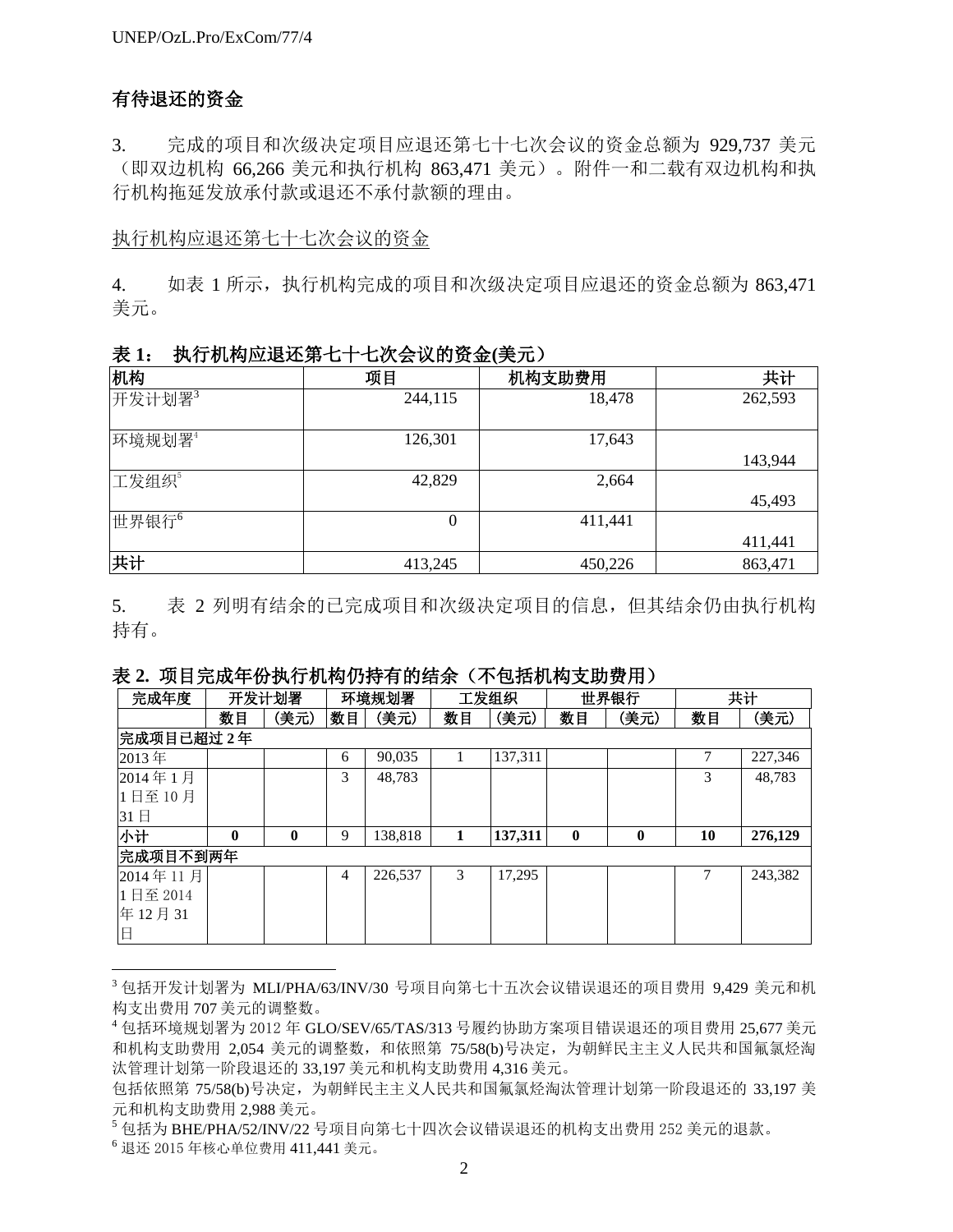| 2015年       |              |  | 4  | 97.260  |  | 496,698 |   |  |    | 593,958   |  |
|-------------|--------------|--|----|---------|--|---------|---|--|----|-----------|--|
| 小计          |              |  | 8  | 323,797 |  | 513,993 |   |  | 14 | 837,790   |  |
| 已完成项目<br>合计 |              |  | 17 | 462,615 |  | 651,304 | 0 |  | 24 | 1,113,919 |  |
|             | 次级决定项目(仍在进行) |  |    |         |  |         |   |  |    |           |  |
|             |              |  |    | 18.243  |  |         |   |  |    | 18,243    |  |
| 总计          |              |  | 18 | 480,858 |  | 651,304 |   |  | 25 | 1,132,162 |  |

## 双边机构应退还第七十七次会议的资金

6. 如表 3 所示,双边机构完成的项目应退还的资金总额为 66,266 美元。

## 表 **3**:双边机构应退还第七十七次会议的资金**(**美元)

| 机构  | 项目     | 机构支助费用 | 共计     |  |  |
|-----|--------|--------|--------|--|--|
| 意大利 | 59,486 | 6.544  | 66,030 |  |  |
| 日本  | 209    |        | 236    |  |  |
| 共计  | 59,695 | 6,57   | 66,266 |  |  |

7. 表 4 载列了双边机构目前持有的已完成项目的结余。

| 完成年度        | 德国       | 意大利      | 日本           | 西班牙          | 共计        |
|-------------|----------|----------|--------------|--------------|-----------|
| 已结清项目       |          |          |              |              |           |
| 2011年       | $\Omega$ | 2,677    |              |              | 2,677     |
| 2012年       | $\Omega$ | 4,594    |              |              | 4,594     |
| 2013年       | $\theta$ | 7,455    |              |              | 7,455     |
| 2014年1月1日至  | 1,794    | $\Omega$ |              |              | 1,794     |
| 2014年10月31日 |          |          |              |              |           |
| 完成项目已超过2    | 1,794    | 14,726   | $\mathbf{0}$ | $\mathbf{0}$ | 16,520    |
| 年           |          |          |              |              |           |
| 2014年11月1日至 | $\Omega$ | 18,328   |              |              | 18,328    |
| 2014年12月31日 |          |          |              |              |           |
| 小计          | 1,794    | 33,054   | $\Omega$     | $\Omega$     | 34,848    |
| 机构支助费用      | 195      | 4,297    |              | 15,600       | 20,092    |
| 已完成项目合计     | 1,989    | 37,351   | $\Omega$     | 15,600       | 54,940    |
| 包括机构支助费用    | 149,090  | 0        | $\Omega$     | $\Omega$     | 149,090   |
| 的正在进行的项目    |          |          |              |              |           |
| 次级决定项目(不包   | $\theta$ | $\Omega$ | 1,048,692    | $\theta$     | 1,048,692 |
| 括方案支助费用)    |          |          |              |              |           |
| 总计          | 151,079  | 37,351   | 1,048,692    | 15,600       | 1,252,722 |

## 表 **4**:双边机构持有的结余(美元)

8. 关于双边机构持有的结余:

 $\overline{a}$ 

(a)德国政府将一个已完成项目的未承付结余 1,989 美元和依照第 76/8(a)(三)号决定 两项正在进行的项目的未承付结余 149,090 美元用于第七十七次会议可能核准 的双边项目 $7$ ;

<sup>7</sup> 德国政府将向第七十七次会议提交有关阿富汗氟氯烃淘汰管理计划(第一阶段,第一和第二次付款) 可能转移的报告。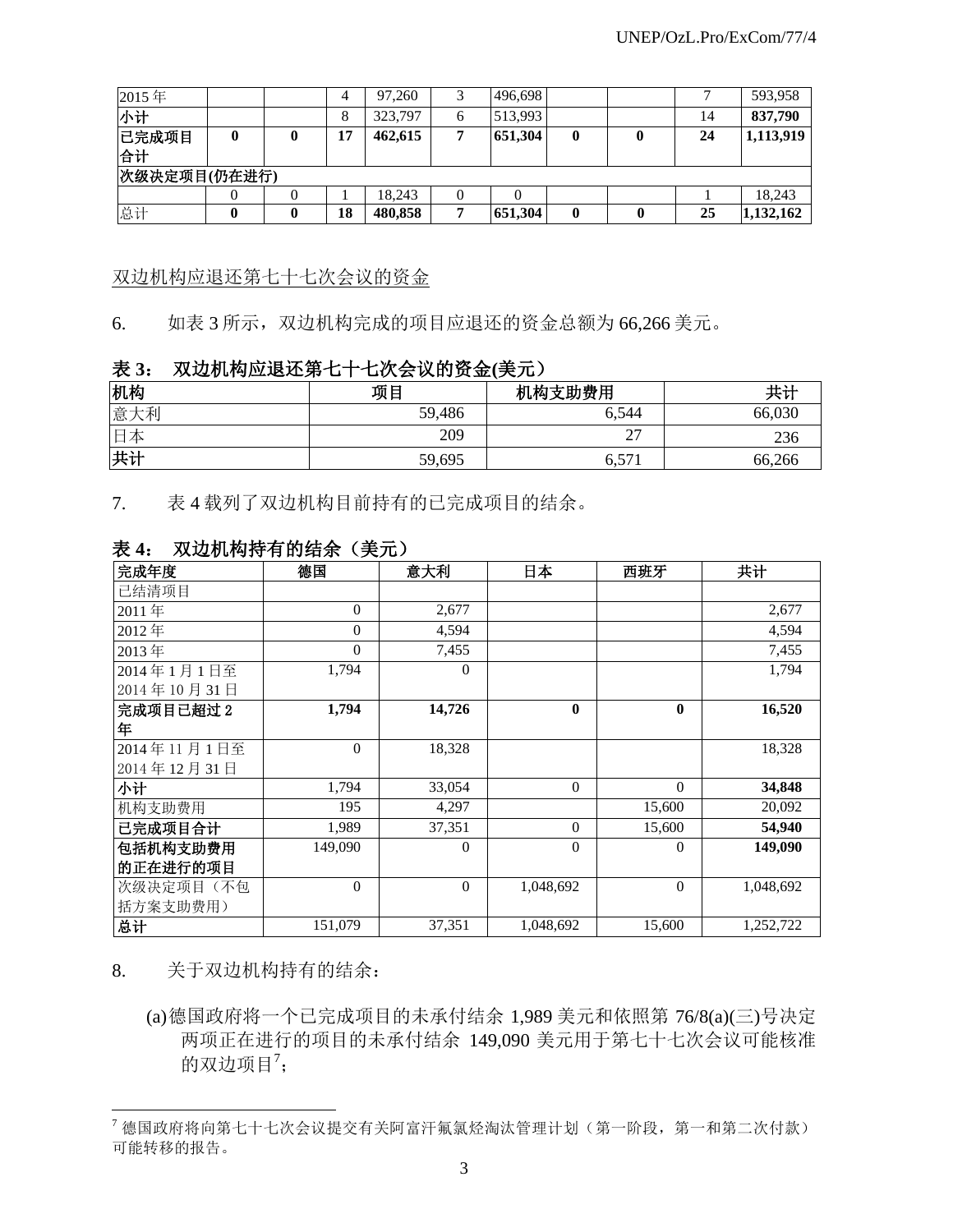- (b)意大利政府四个已完成项目的未承付结余 17,327 美元将根据意大利政府在第七 十七次会议提出的最新情况以现金退还;
- (c)日本政府的两个次级决定项目的承付结余 1,048,692 美元将在进一步协商后作出 决定;和
- (d)西班牙政府的两个已完成项目的支助费用结余 15,600 美元将与提交未来会议的 双边项目冲抵。

## 可用的资源

9. 捐款和资金发放情况表明截至 2016 年 10 月 28 日有可用结余 100,819,568 美 元。执行机构退还的结余净额包括机构支助费用总计 863,471 美元。考虑到基金结余和 执行机构退还的全部金额,可供执行委员会本次会议核准的全部资源为 101,683,039 美 元。

## 秘书处的评论

10. 秘书处在机构间协调会议8提醒双边机构和执行机构指出,与已完成的项目和次 级决定项目有关的结余都应在执行委员会第七十七次会议以前退还多边基金。双边机 构和执行机构承诺继续努力尽快退还资金,并为退还其他结余向第七十七次会议提供 最新情况。

11. 鉴于提交第七十七次会议的项目和活动所需资金包括支助费用共达 162,565,718 美元9,因此可供第七十七次会核准的资源不敷所需。不过,这项信息将在第七十七次 会议作出更新,并将取决于第七十七次会议核准的项目数目,特别是中国的氟氯烃淘 汰管理计划第二阶段。

## 建议

 $\overline{a}$ 

- 12. 谨请执行委员会:
	- (a) 注意到:
		- (一) UNEP/OzL.Pro/ExCom/77/4 号文件所载关于结余和可用资源的报 告;
		- (二) 执行机构退还给第七十七次会议的资金净额为 863,471 美元,包括 开发署退还的 244.115 美元, 外加机构支助费用 17.643 美元; 环 境署退还的 126,301 美元, 外加机构支助费用 17,643 美元; 工发

<sup>8</sup> 2016 年 8 月 31 日至 9 月 1 日,蒙特利尔

<sup>9</sup> 截至 2016 年 10 月 21 日。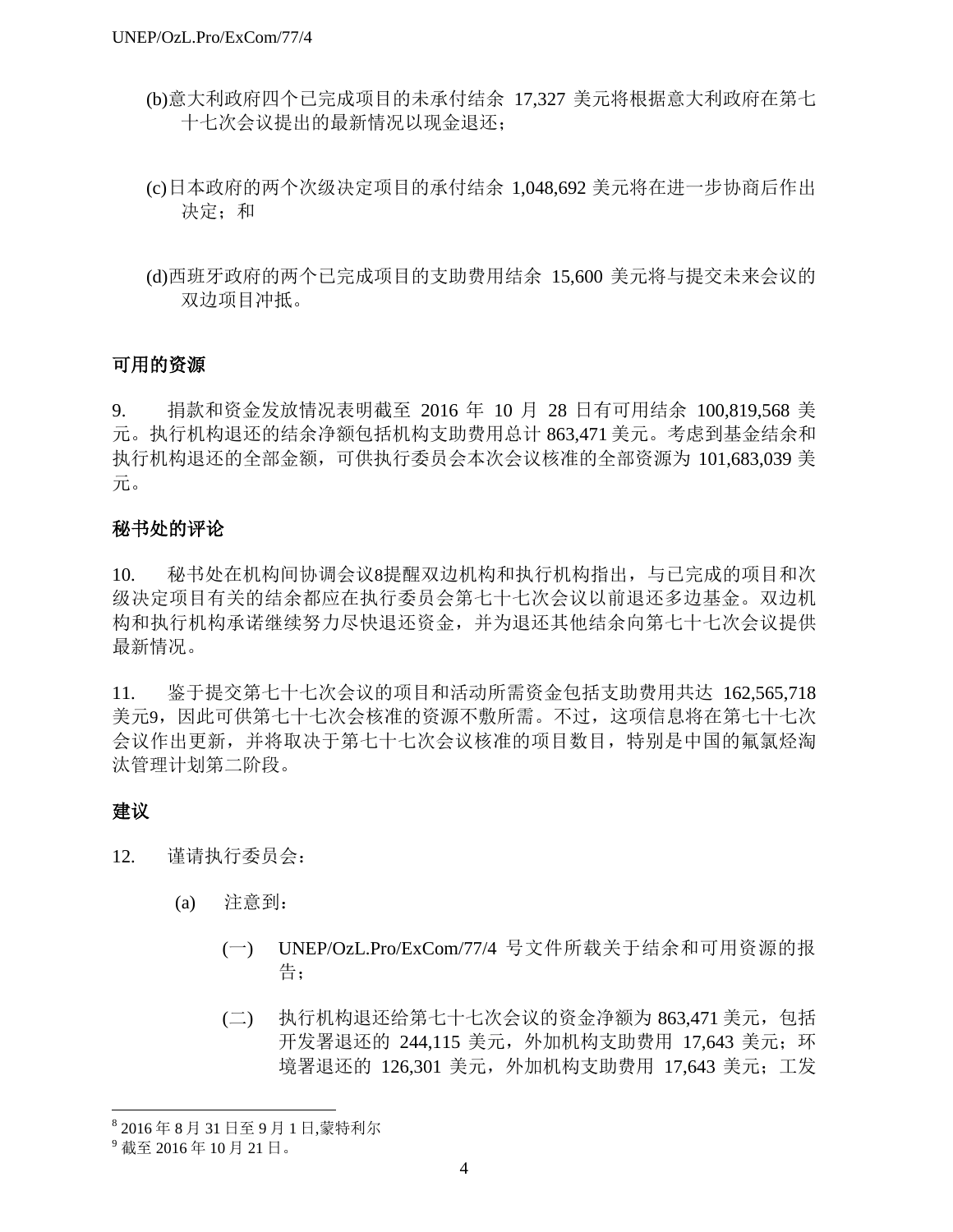组织退还的 42,829 美元,外加机构支助费用 2,664 美元;世界银 行退还的机构支助费用 411,441 美元;

- (三) 双边机构退还给第七十七次会议的资金净额为 66,266 美元,包括 意大利政府退还的 59,486 美元,外加机构支助费用 6,544 美元和 日本政府退还的 209 美元,外加机构支助费用 27 美元;
- (四) 环境规划署保留了两年前完成的九个项目的结余 138,818 美元, 但 支助费用不包括在内;
- (五) 工发组织保留了两年前完成的一个项目的结余 137,311 美元,但支 助费用不包括在内;
- (六) 德国政府一个已完成项目和两个正在进行的项目的未承付结余共 计 1,989 美元和 149,090 美元,包括机构支助费用,将与提交第七 十七次会议可能得到执行委员会核准的双边项目冲抵;
- (七) 意大利政府四个已完成项目的未承付结余 17,327 美元,包括机构 支助费用,将根据意大利政府向第七十七次会议提出的最新情况 以现金退还;
- (八) 西班牙政府的两个已超过两年的已完成项目的机构支助费用结余 15,600 美元将与提交未来会议的双边项目冲抵。
- (b) 要求:
	- (一) 拥有超过两年的已完成项目的双边机构和执行机构将结余退还第 七十八次会议;
	- (二) 双边机构和执行机构发放或取消已完成的项目和根据执行委员的 次级决定完成的项目不需要的承付款,以便将结余退还第七十八 次会议;和
	- (三) 环境规划署将未承付结余退还第七十八次会议。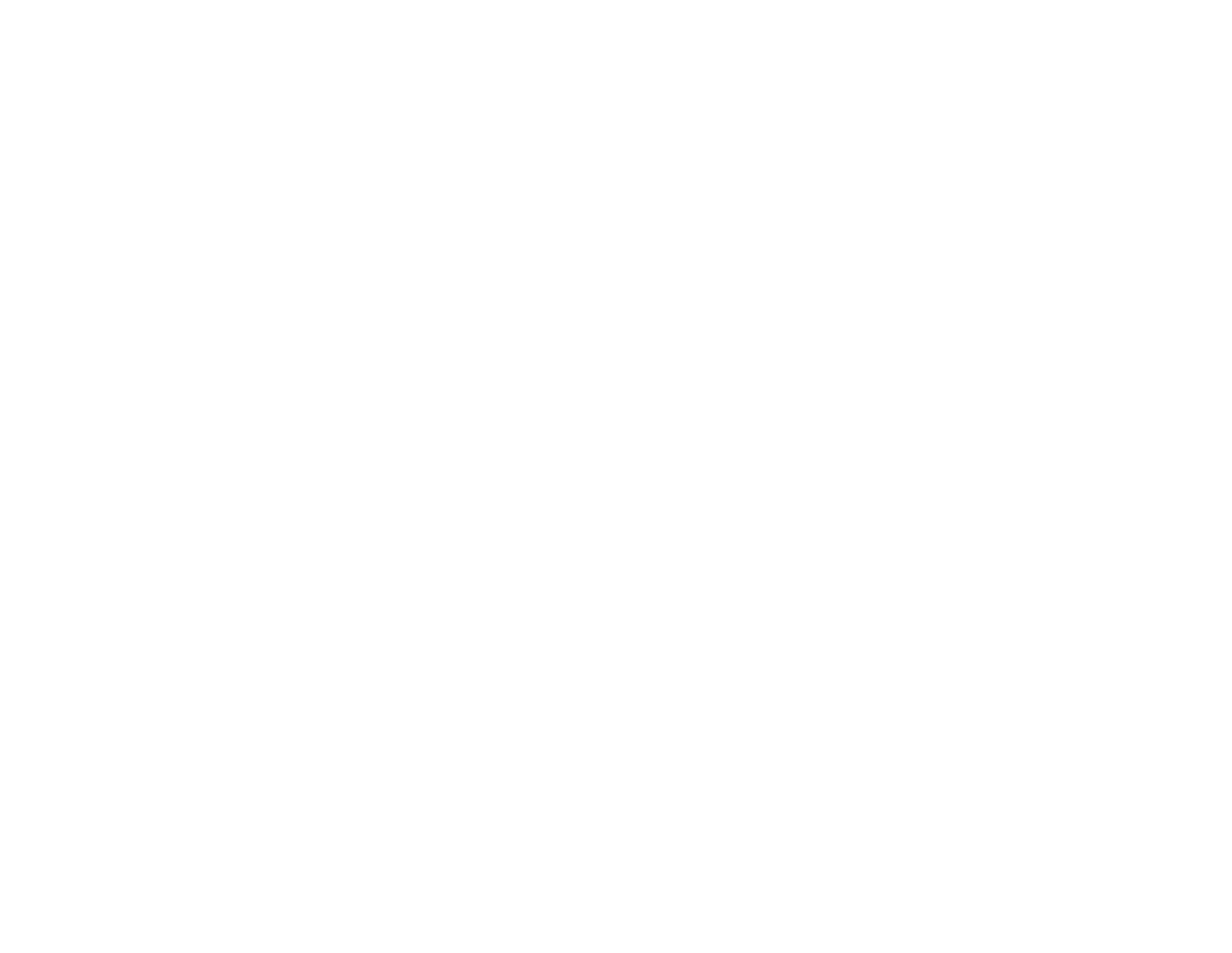#### **Annex I**

#### **COMMITTED AND NOT-COMMITTEED BALANCES HELD BY IMPLEMENTING AGENCIES AND BILATERAL AGENCIES FOR COMPLETED PROJECTS**

| Code                     | <b>Project title</b>                                                                  | Date<br>completed<br>(Actual) | Approved<br>funding plus<br>adjustments<br>as of<br>31 December<br>2015 (US\$) | <b>Funds</b><br>disbursed as<br>of<br>$77th$ meeting<br>(US\$) | <b>Balances</b><br>committed as<br>per<br>$77th$ meeting<br>(US\$) | <b>Balances</b><br>not-<br>committed as<br>per<br>$77th$ meeting<br>(US\$) | Why any<br>balances could<br>not be<br>returned? | When they<br>could be<br>returned?                                                         | Project<br>subject to<br>decision |
|--------------------------|---------------------------------------------------------------------------------------|-------------------------------|--------------------------------------------------------------------------------|----------------------------------------------------------------|--------------------------------------------------------------------|----------------------------------------------------------------------------|--------------------------------------------------|--------------------------------------------------------------------------------------------|-----------------------------------|
| <b>UNEP</b>              |                                                                                       |                               |                                                                                |                                                                |                                                                    |                                                                            |                                                  |                                                                                            |                                   |
| ALG/SEV/57/INS/69        | Extension of the institutional strengthening<br>project (phase V)                     | $Jul-14$                      | 257,400                                                                        | 231,660                                                        | 25,740                                                             |                                                                            | IS                                               |                                                                                            |                                   |
| BOT/SEV/53/INS/10        | Extension of institutional strengthening<br>project (phase III)                       | $Jul-14$                      | 78,173                                                                         | 60,130                                                         | 18,043                                                             |                                                                            | <b>IS</b>                                        |                                                                                            |                                   |
| CMR/SEV/65/INS/36        | Extension of institutional strengthening<br>project (phase VIII: 1/2012-12/2013)      | $Dec-13$                      | 139.532                                                                        | 133,657                                                        |                                                                    | 5,875                                                                      | <b>IS</b>                                        | Once all<br><b>UNDP</b><br>(inter office)<br>vouchers)<br>IOV <sub>s</sub> are<br>recorded |                                   |
| COI/SEV/64/INS/20        | Extension of the institutional strengthening<br>project (phase VII: 7/2011-6/2013)    | $Jul-13$                      | 60,000                                                                         | 46,100                                                         | 13,900                                                             |                                                                            | <b>IS</b>                                        |                                                                                            |                                   |
| FIJ/SEV/67/INS/24        | Extension of the institutional strengthening<br>project (phase VIII: 12/2012-11/2014) | $Dec-14$                      | 60,000                                                                         | 38,896                                                         | 21,104                                                             |                                                                            | $\overline{1S}$                                  |                                                                                            |                                   |
| GAB/SEV/62/INS/28        | Extension of the institutional strengthening<br>project (phase VII)                   | $Dec-13$                      | 60,000                                                                         | 49,574                                                         | 10,426                                                             |                                                                            | <b>IS</b>                                        |                                                                                            |                                   |
| GAM/SEV/67/INS/26        | Extension of the institutional strengthening<br>project (phase VII: 8/2012-7/2014)    | $Dec-14$                      | 60,000                                                                         | 38,061                                                         | 21,939                                                             |                                                                            | <b>IS</b>                                        |                                                                                            |                                   |
| <b>GRN/SEV/67/INS/19</b> | Extension of the institutional strengthening<br>project (phase IV: 8/2012-7/2014)     | Aug- $15$                     | 60,000                                                                         | 36,000                                                         | 24,000                                                             |                                                                            | <b>IS</b>                                        |                                                                                            |                                   |
| <b>MAR/SEV/53/INS/19</b> | Extension of the institutional strengthening<br>project (phase III)                   | $Dec-14$                      | 60,000                                                                         | 46,505                                                         | 13,495                                                             |                                                                            | <b>IS</b>                                        |                                                                                            |                                   |
| MOL/SEV/67/INS/26        | Extension of the institutional strengthening<br>project (phase VII: 7/2012-6/2014)    | Aug- $15$                     | 69,334                                                                         | 61,050                                                         | 4,086                                                              | 4,198                                                                      | <b>IS</b>                                        | Awaiting<br>recording<br>of UNDP<br><b>IOVs</b>                                            |                                   |
| MOZ/PHA/59/TAS/18        | Terminal phase-out management plan<br>(second tranche)                                | Sep-13                        | 59,000                                                                         | 40,000                                                         | 19,000                                                             |                                                                            |                                                  |                                                                                            | 71/11(b)                          |
| QAT/PHA/53/TAS/10        | Terminal phase-out management plan (first<br>tranche)                                 | $Jul-14$                      | 20,000                                                                         | 15,000                                                         | 5,000                                                              |                                                                            |                                                  |                                                                                            | 70/7(b)(ii)a                      |
| SEY/SEV/63/INS/18        | Extension of institutional strengthening<br>project (phase V)                         | $Dec-13$                      | 60,000                                                                         | 46,500                                                         | 13,500                                                             |                                                                            | <b>IS</b>                                        |                                                                                            |                                   |
| STK/SEV/68/INS/18        | Extension of institutional strengthening<br>project (phase V: 1/2013-12/2014)         | $May-15$                      | 60,000                                                                         | 24,000                                                         | 36,000                                                             |                                                                            | $\overline{1S}$                                  |                                                                                            |                                   |
| STP/SEV/63/INS/20        | Extension of the institutional strengthening<br>project (phase III)                   | $Mar-13$                      | 60,666                                                                         | 33,332                                                         | 26,893                                                             | 441                                                                        | <b>IS</b>                                        | Once all<br><b>UNDP</b><br>IOV <sub>s</sub> are<br>recorded                                |                                   |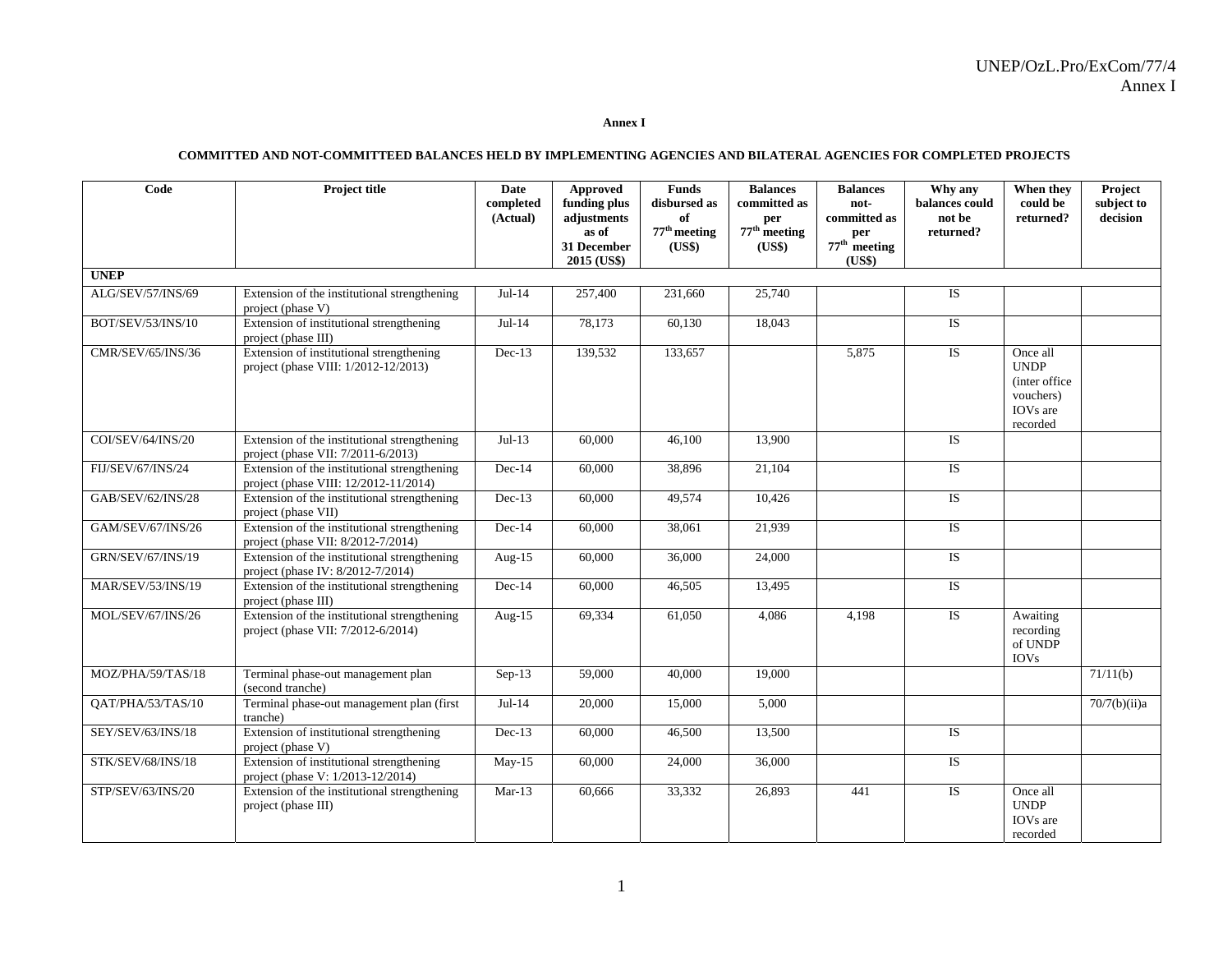## UNEP/OzL.Pro/ExCom/77/4 Annex I

| Code               | <b>Project title</b>                                                                                                                                              | <b>Date</b><br>completed<br>(Actual) | <b>Approved</b><br>funding plus<br>adjustments<br>as of<br>31 December<br>2015 (US\$) | <b>Funds</b><br>disbursed as<br>of<br>$77th$ meeting<br>(US\$) | <b>Balances</b><br>committed as<br>per<br>$77th$ meeting<br>(US\$) | <b>Balances</b><br>not-<br>committed as<br>per<br>$77th$ meeting<br>(US\$) | Why any<br>balances could<br>not be<br>returned? | When they<br>could be<br>returned?                                                                    | Project<br>subject to<br>decision |
|--------------------|-------------------------------------------------------------------------------------------------------------------------------------------------------------------|--------------------------------------|---------------------------------------------------------------------------------------|----------------------------------------------------------------|--------------------------------------------------------------------|----------------------------------------------------------------------------|--------------------------------------------------|-------------------------------------------------------------------------------------------------------|-----------------------------------|
| VIE/SEV/68/INS/60  | Extension of the institutional strengthening<br>project (phase IX: 7/2013-6/2015)                                                                                 | $Jun-15$                             | 118,976                                                                               | 90,000                                                         | 28.976                                                             |                                                                            | <b>IS</b>                                        |                                                                                                       |                                   |
| YEM/SEV/68/INS/42  | Extension of the institutional strengthening<br>project (phase VII: 1/2013-12/2014)                                                                               | $Dec-14$                             | 169,999                                                                               | $\overline{0}$                                                 | 169,999                                                            |                                                                            | <b>IS</b>                                        | Unable to<br>transfer<br>funds to<br>Yemen<br>since 2015<br>due to<br>errors in<br>banking<br>details |                                   |
| <b>TOTAL UNEP</b>  |                                                                                                                                                                   |                                      |                                                                                       |                                                                | 452,101                                                            | 10,514                                                                     |                                                  |                                                                                                       |                                   |
| <b>UNIDO</b>       |                                                                                                                                                                   |                                      |                                                                                       |                                                                |                                                                    |                                                                            |                                                  |                                                                                                       |                                   |
| AFR/REF/48/DEM/37  | Strategic<br>demonstration<br>project<br>for<br>accelerated conversion of CFC chillers in 5<br>African Countries (Cameroon, Egypt,<br>Namibia, Nigeria and Sudan) | $Dec-14$                             | 747,500                                                                               | 735,058                                                        | 12,442                                                             |                                                                            | $4^{10}$                                         | 79                                                                                                    | 71/10(d)(i)                       |
| ARG/PHA/47/INV/147 | National CFC phase-out plan: 2006 work<br>programme                                                                                                               | $Dec-13$                             | 1,850,000                                                                             | 1,712,689                                                      | 137,311                                                            |                                                                            | <b>MY</b>                                        | 79                                                                                                    | 70/7(b)(ii)a                      |
| ARG/PHA/53/INV/152 | National CFC phase-out plan: 2008 work<br>programme                                                                                                               | $Dec-15$                             | 1,167,350                                                                             | 761,054                                                        | 406,296                                                            |                                                                            | <b>MY</b>                                        | 79                                                                                                    | 70/7(b)(ii)a                      |
| EUR/REF/47/DEM/06  | Demonstration project on the replacement of<br>centrifugal<br>chillers<br>(Croatia,<br><b>CFC</b><br>Macedonia, Romania, and Serbia and<br>Montenegro)            | $Dec-15$                             | 1,069,074                                                                             | 1,035,502                                                      | 33,572                                                             |                                                                            | $\overline{4}$                                   | 79                                                                                                    | $\sqrt{71/10(b)}$ (ii)            |
| GUA/FUM/59/INV/38  | National phase-out of methyl bromide<br>(phase II, first tranche)                                                                                                 | $Dec-15$                             | 1,090,000                                                                             | 1,033,170                                                      | 56,830                                                             |                                                                            | MY                                               | 79                                                                                                    | 71/7(a)(iii)                      |
| SUD/FUM/71/PRP/31  | Project preparation in the fumigants sector<br>(post-harvest)                                                                                                     | $Dec-14$                             | 30,000                                                                                | 28,547                                                         | 1,453                                                              |                                                                            | $\mathfrak{Z}$                                   | 78                                                                                                    |                                   |
| TUN/FUM/71/PRP/55  | Project preparation in the fumigants sector<br>(high moisture dates)                                                                                              | $Dec-14$                             | 35,000                                                                                | 31,600                                                         | 3,400                                                              |                                                                            | $\overline{4}$                                   | 79                                                                                                    |                                   |
| <b>TOTAL UNIDO</b> |                                                                                                                                                                   |                                      |                                                                                       |                                                                | 651,304                                                            |                                                                            |                                                  |                                                                                                       |                                   |
| <b>GERMANY</b>     |                                                                                                                                                                   |                                      |                                                                                       |                                                                |                                                                    |                                                                            |                                                  |                                                                                                       |                                   |
| BOT/PHA/60/PRP/14  | Preparation of a<br>HCFC<br>phase-out<br>management plan                                                                                                          | $Mar-14$                             | 150,000                                                                               | 148,206                                                        |                                                                    | 1.794                                                                      | To be offset<br>against future<br>projects       |                                                                                                       |                                   |
| AFG/PHA/63/INV/13  | HCFC phase-out management plan (stage I,<br>first tranche)                                                                                                        |                                      | 85,000                                                                                | 37,062                                                         |                                                                    | 47,938                                                                     | To be offset<br>against future                   |                                                                                                       |                                   |

 $10$  2: Financial completion iniated; 3: Financial completion being iniated; 4: Financial completion to be iniated after settlement of all pending issues; MY = Multiyear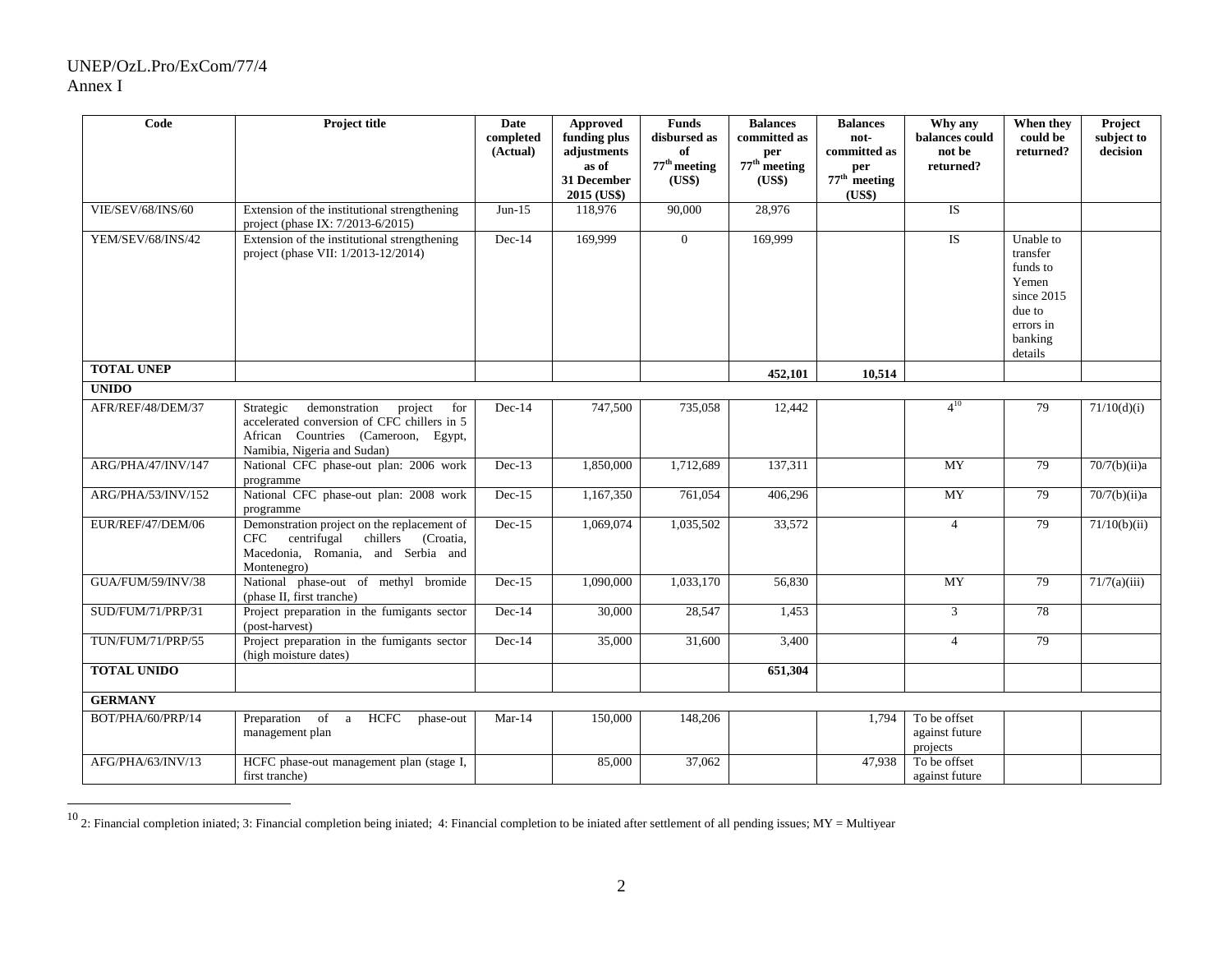| Code               | Project title                                                                                                            | Date<br>completed<br>(Actual) | Approved<br>funding plus<br>adjustments<br>as of<br>31 December<br>2015 (US\$) | <b>Funds</b><br>disbursed as<br>of<br>$77^{\rm th}$ meeting<br>(US\$) | <b>Balances</b><br>committed as<br>per<br>$77th$ meeting<br>(US\$) | <b>Balances</b><br>not-<br>committed as<br>per<br>$77th$ meeting<br>(US\$) | Why any<br>balances could<br>not be<br>returned?                                               | When they<br>could be<br>returned?                                            | Project<br>subject to<br>decision                                                      |
|--------------------|--------------------------------------------------------------------------------------------------------------------------|-------------------------------|--------------------------------------------------------------------------------|-----------------------------------------------------------------------|--------------------------------------------------------------------|----------------------------------------------------------------------------|------------------------------------------------------------------------------------------------|-------------------------------------------------------------------------------|----------------------------------------------------------------------------------------|
|                    |                                                                                                                          |                               |                                                                                |                                                                       |                                                                    |                                                                            | projects                                                                                       |                                                                               |                                                                                        |
| AFG/PHA/72/INV/17  | HCFC phase-out management plan (stage I,<br>second tranche)                                                              |                               | 84,000                                                                         | $\overline{0}$                                                        |                                                                    | 84,000                                                                     | To be offset<br>against future<br>projects                                                     |                                                                               |                                                                                        |
| <b>TOTAL</b>       |                                                                                                                          |                               |                                                                                |                                                                       |                                                                    | 133,732                                                                    |                                                                                                |                                                                               |                                                                                        |
| <b>ITALY</b>       |                                                                                                                          |                               |                                                                                |                                                                       |                                                                    |                                                                            |                                                                                                |                                                                               |                                                                                        |
| CMR/FUM/52/INV/27  | Total phase-out of methyl bromide used in<br>stored commodities fumigation                                               | Dec-11                        | 259,713                                                                        | 257,036                                                               |                                                                    | 2,677                                                                      | Italy to provide<br>update at the<br>$77th$ meeting for<br>return in cash.                     |                                                                               |                                                                                        |
| CRO/FOA/60/INV/35  | Phase-out of HCFC-141b from<br>the<br>manufacturing of polyurethane rigid and<br>integral skin foams at Poly-Mix         | $Dec-13$                      | 210,000                                                                        | 202,545                                                               |                                                                    | 7,455                                                                      | Italy to provide<br>update at the<br>$77th$ meeting for<br>return in cash                      |                                                                               |                                                                                        |
| GHA/PHA/67/INV/35  | HCFC phase-out management plan (stage I,<br>second tranche)                                                              | $Dec-14$                      | 60,000                                                                         | 44,273                                                                | 15,727                                                             |                                                                            |                                                                                                |                                                                               |                                                                                        |
| MOR/FUM/56/INV/62  | Phase-out of methyl bromide used as a soil<br>fumigant in the production of green beans<br>and cucurbits (first tranche) | $Dec-14$                      | 310,000                                                                        | 307,399                                                               |                                                                    | 2,601                                                                      | Italy to provide<br>update at the<br>$77th$ meeting for<br>return in cash                      |                                                                               |                                                                                        |
| SEN/PHA/57/INV/28  | Terminal phase-out management plan for<br>CFCs (second tranche)                                                          | $Dec-12$                      | 135,000                                                                        | 130,406                                                               |                                                                    | 4,594                                                                      | Italy to provide<br>update at the<br>$77th$ meeting for<br>return in cash                      |                                                                               |                                                                                        |
| <b>TOTAL ITALY</b> |                                                                                                                          |                               |                                                                                |                                                                       | 15,727                                                             | 17,327                                                                     |                                                                                                |                                                                               |                                                                                        |
| <b>SPAIN</b>       |                                                                                                                          |                               |                                                                                |                                                                       |                                                                    |                                                                            | <b>Approved</b><br>funding plus<br>adjustments as<br>of 31 Dec. 2015<br>(US\$) Support<br>Cost | <b>Support</b><br>Cost<br><b>Disbursed</b><br>as of 31<br>Dec. 2015<br>(US\$) | <b>Support</b><br>Cost<br><b>Balance as</b><br>of 31<br><b>December</b><br>2015 (US\$) |
| LAC/FUM/47/TAS/37  | Policy assistance to support the methyl                                                                                  | $Jul-07$                      | 80,000                                                                         | 80,000                                                                | $\overline{0}$                                                     | $\mathbf{0}$                                                               | 10,400                                                                                         | $\overline{0}$                                                                | 10,400                                                                                 |
|                    | bromide phase-out with special focus in<br>Guatemala and Honduras                                                        |                               |                                                                                |                                                                       |                                                                    |                                                                            |                                                                                                |                                                                               |                                                                                        |
| PAR/FUM/47/TAS/15  | Technical assistance to phase-out the use of<br>methyl bromide                                                           | Jul-09                        | 40,000                                                                         | 40,000                                                                | $\Omega$                                                           | $\Omega$                                                                   | 5,200                                                                                          | $\overline{0}$                                                                | 5,200                                                                                  |
| <b>TOTAL SPAIN</b> |                                                                                                                          |                               |                                                                                |                                                                       | $\bf{0}$                                                           | $\bf{0}$                                                                   |                                                                                                |                                                                               | 15,600                                                                                 |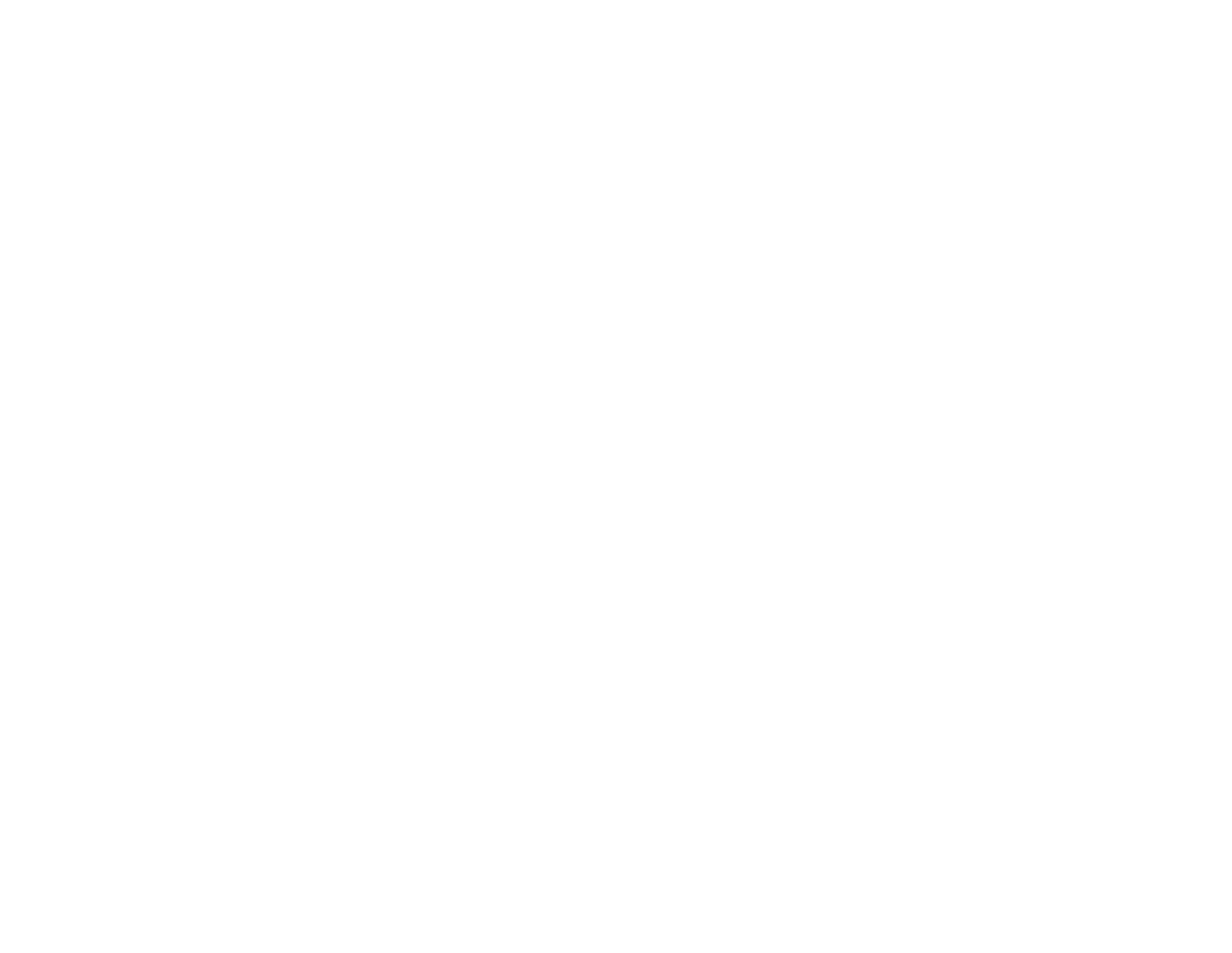#### **Annex II**

### **COMMITED AND NOT-COMMITED BALANCES HELD BY IMPLEMENTING AGENCIES AND BILATERAL AGENCIES FOR BY-DECISIONS PROJECTS**

| Code               | Project title                                                                                                                                                     | <b>Financial</b><br>date of<br>completion<br>per decision | <b>Approved</b><br>funding plus<br>adjustments as<br>of 31 December<br>2015 (US\$) | <b>Funds</b><br>disbursed as<br>of<br>$77th$ meeting<br>(US\$) | <b>Balances</b><br>committed as<br>per<br>$77^{\text{th}}$ meeting<br>(US\$) | <b>Balances</b><br>not-<br>committed<br>as per<br>$77^{\rm th}$ meeting<br>(US\$) | Why any balances<br>could not be<br>returned? | When they<br>could be<br>returned? | Project<br>subject to<br>decision                       |
|--------------------|-------------------------------------------------------------------------------------------------------------------------------------------------------------------|-----------------------------------------------------------|------------------------------------------------------------------------------------|----------------------------------------------------------------|------------------------------------------------------------------------------|-----------------------------------------------------------------------------------|-----------------------------------------------|------------------------------------|---------------------------------------------------------|
| <b>UNEP</b>        |                                                                                                                                                                   |                                                           |                                                                                    |                                                                |                                                                              |                                                                                   |                                               |                                    |                                                         |
| KUW/PHA/52/TAS/10  | Terminal phase-out management<br>plan for Annex A Group I<br>substances (first tranche)                                                                           | $Dec-13$                                                  | 240,000                                                                            | 221,757                                                        | 18,243                                                                       |                                                                                   |                                               |                                    | 70/7(b)(ii)a                                            |
| <b>TOTAL UNEP</b>  |                                                                                                                                                                   |                                                           |                                                                                    |                                                                | 18,243                                                                       |                                                                                   |                                               |                                    |                                                         |
| <b>JAPAN</b>       |                                                                                                                                                                   |                                                           |                                                                                    |                                                                |                                                                              |                                                                                   |                                               |                                    |                                                         |
| AFR/REF/48/DEM/35  | Strategic demonstration project for<br>accelerated conversion of CFC<br>chillers in 5 African Countries<br>Egypt,<br>Namibia,<br>(Cameroon,<br>Nigeria and Sudan) | $Jun-16$                                                  | 700,000                                                                            | 464,951                                                        | 235,049                                                                      |                                                                                   |                                               |                                    | $71/10(d)(ii)$ ,<br>74/2(c)(iii)<br>and<br>75/11(b)(ii) |
| IND/PHA/45/INV/389 | for the<br>CTC phase-out plan<br>production<br>consumption<br>and<br>sectors: 2005 annual programme                                                               | $Dec-13$                                                  | 2,500,000                                                                          | 1,686,357                                                      | 813,643                                                                      |                                                                                   |                                               |                                    | 70/7(b)(ii)c                                            |
| <b>TOTAL JAPAN</b> |                                                                                                                                                                   |                                                           |                                                                                    |                                                                | 1,048,692                                                                    |                                                                                   |                                               |                                    |                                                         |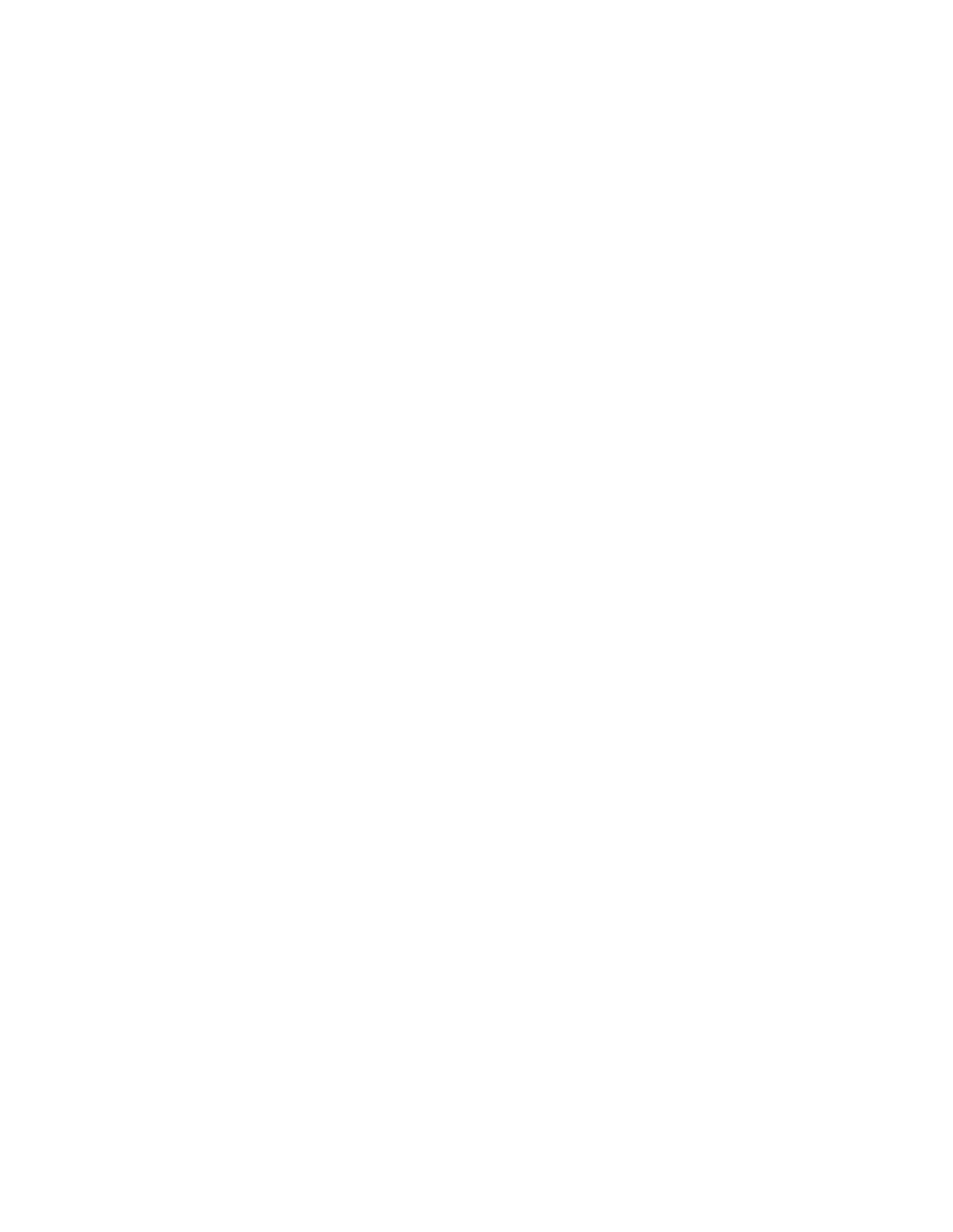### **Annex III**

### **DETAILS ON COMPLETED PROJECTS AND BY-DECISION PROJECTS WITH RETURNED BALANCES FROM IMPLEMENTING AGENCIES**

| Code                                    | <b>Project Title</b>                                                                            | Project costs      | Agency                       | <b>Total</b> | Project                      |
|-----------------------------------------|-------------------------------------------------------------------------------------------------|--------------------|------------------------------|--------------|------------------------------|
|                                         |                                                                                                 | returned           | support                      |              | subject to                   |
|                                         |                                                                                                 | (US\$)             | costs (US\$)                 |              | decision                     |
| <b>UNDP</b>                             |                                                                                                 |                    |                              |              |                              |
| CPR/SOL/64/DEM/511                      | Demonstration project for conversion from HCFC-141b based                                       | 9                  | 1                            | 10           |                              |
|                                         | technology to iso-paraffin and siloxane (KC-6) technology for                                   |                    |                              |              |                              |
|                                         | cleaning in the manufacture of medical devices at Zhejiang                                      |                    |                              |              |                              |
|                                         | Kindly Medical Devices Co. Ltd.                                                                 |                    |                              |              |                              |
| FIJ/PHA/71/TAS/25                       | Verification report for stage I of HCFC phase-out                                               | 10,501             | 945                          | 11,446       |                              |
|                                         | management plan                                                                                 |                    |                              |              |                              |
| HAI/PHA/58/INV/14                       | Terminal phase-out management plan for Annex A Group I<br>substances (first tranche)            | 757                | 68                           | 825          | 71/11(b)                     |
| IND/ARS/56/INV/423                      | Plan for phase-out of CFCs in the manufacture of                                                | 242,277            | 18,171                       | 260,448      |                              |
|                                         | pharmaceutical MDIs                                                                             |                    |                              |              |                              |
| MLI/PHA/63/INV/30                       | HCFC phase-out management plan (stage I, first tranche)                                         | (9,429)            | (707)                        | (262, 593)   |                              |
| <b>TOTAL UNDP</b>                       |                                                                                                 | 244,115            | 18,478                       | 262,593      |                              |
| <b>UNEP</b>                             |                                                                                                 |                    |                              |              |                              |
| ECU/FUM/65/TAS/56                       | Technical assistance to eliminate the remaining consumption                                     | 950                | 124                          | 1,074        |                              |
|                                         | of methyl bromide to be in compliance with the total phase-                                     |                    |                              |              |                              |
|                                         | out                                                                                             |                    |                              |              |                              |
| GAB/PHA/57/TAS/24                       | Terminal phase-out management plan (second tranche)                                             | 48                 | 6                            | 54           |                              |
| GLO/SEV/65/TAS/313                      | Compliance Assistance Programme: 2012 budget                                                    | $-25,677$          | $-2,054$                     | $-27,731$    |                              |
| GUA/FUM/59/TAS/39                       | National phase-out of methyl bromide (phase II, first tranche)                                  | 35,000             | 4,550                        | 39,550       | 71/7(a)(iii)                 |
| HAI/SEV/61/INS/17                       | Additional<br>emergency<br>assistance<br>for<br>institutional                                   | 468                | $\Omega$                     | 468          |                              |
| KYR/PHA/72/PRP/31                       | strengthening<br>Preparation of a HCFC phase-out management plan (stage II)                     | 447                | 58                           | 505          |                              |
| NIC/PHA/60/TAS/25                       | Terminal phase-out management plan for Annex A Group I                                          | 7                  | 1                            | 8            |                              |
|                                         | substances (second tranche)                                                                     |                    |                              |              |                              |
| SAU/PHA/61/TAS/09                       | National phase-out plan (second tranche)                                                        | 1,650              | 215                          | 1,865        | 71/11(b)                     |
| YUG/PHA/62/TAS/39                       | HCFC phase-out management plan (stage I, first tranche)                                         | 970                | 126                          | 1,096        |                              |
| CHI/FUM/60/TAS/172                      | National phase-out of methyl bromide, terminal project (first                                   | 188                | 24                           | 212          |                              |
|                                         | tranche)                                                                                        |                    |                              |              |                              |
| DRK/PHA/73/TAS/58                       | HCFC phase-out management plan (stage I, first tranche)                                         | 33,197             | 4,316                        | 37,512       | 75/58(b)                     |
| YEM/PHA/55/TAS/31                       | (policy, and refrigeration servicing)                                                           | 79,053             | 10,277                       | 89,330       | 70/7(b)(ii)a,                |
|                                         |                                                                                                 |                    |                              |              | $73/8(c)$ and                |
|                                         | National ODS phase-out plan (first tranche)                                                     |                    |                              |              | 75/10(b)(i)                  |
| <b>TOTAL UNEP</b>                       |                                                                                                 | 126,301            | 17,643                       | 143,944      |                              |
| <b>UNIDO</b>                            |                                                                                                 |                    |                              |              |                              |
| ALB/PHA/64/INV/22                       | HCFC phase-out management plan (stage I, first tranche)                                         | 989                | 89                           | 1,078        |                              |
| ALG/PHA/58/INV/71                       | National phase-out plan (second tranche)                                                        | 11                 | $\mathbf{1}$                 | 12           |                              |
| ALG/REF/26/INV/30                       | Replacement of CFC-12 with HFC-134a for domestic                                                | $\mathbf{0}$       | $\mathbf{1}$                 | $\mathbf{1}$ |                              |
|                                         | refrigeration at Enapem                                                                         |                    |                              |              |                              |
| ALG/SEV/21/PRP/20                       | Project formulation of investment projects in the aerosol,                                      | $\mathbf{0}$       | 1                            | 1            |                              |
|                                         | foam and refrigeration sectors                                                                  |                    |                              |              |                              |
| ANT/PHA/73/PRP/18                       | Preparation of a HCFC phase-out management plan (stage II)                                      | (1)                | $\boldsymbol{0}$             | (1)          |                              |
| ARG/PHA/50/INV/150<br>BHE/PHA/44/INV/21 | National CFC phase-out plan: 2007 work programme<br>National ODS Phase-out Plan: second tranche | 14<br>$\mathbf{0}$ | $\mathbf{1}$<br>$\mathbf{1}$ | 15           | 70/7(b)(ii)a<br>70/7(b)(ii)a |
| BHE/PHA/52/INV/22                       | National ODS phase-out plan (third tranche)                                                     | $\boldsymbol{0}$   | (252)                        | (252)        |                              |
| BHE/SEV/65/INS/25                       | Extension of the institutional strengthening project (phase III:                                | 1                  | $\Omega$                     |              |                              |
|                                         | $3/2012 - 2/2014$                                                                               |                    |                              |              |                              |
| CMR/FUM/50/PRP/25                       | Project preparation for the total phase-out of methyl bromide                                   | $\boldsymbol{0}$   | $\mathbf{1}$                 | $\mathbf{1}$ |                              |
|                                         | in all remaining uses                                                                           |                    |                              |              |                              |
| CPR/FOA/34/INV/375                      | Phasing out CFC-11 with HCFC-141b at six companies                                              | $\overline{0}$     | $\mathbf{1}$                 | 1            |                              |
|                                         | Hongyu, Longan, Songliao, Tianyun, Xinyang and Yizheng)                                         |                    |                              |              |                              |
|                                         | and phasing out CFC-11 by conversion to water blown<br>technology at one company (Yinxian)      |                    |                              |              |                              |
| CPR/PRO/56/INV/475                      | Sector plan for methyl bromide production sector (second                                        | 1,487              | $\overline{0}$               | 1,487        |                              |
|                                         | tranche)                                                                                        |                    |                              |              |                              |
| CPR/REF/22/INV/207                      | Phasing out ODS at the refrigerator plant of Zerowatt Electric                                  | $\mathbf{0}$       | $\mathbf{1}$                 | $\mathbf{1}$ |                              |
|                                         | Appliances Group                                                                                |                    |                              |              |                              |